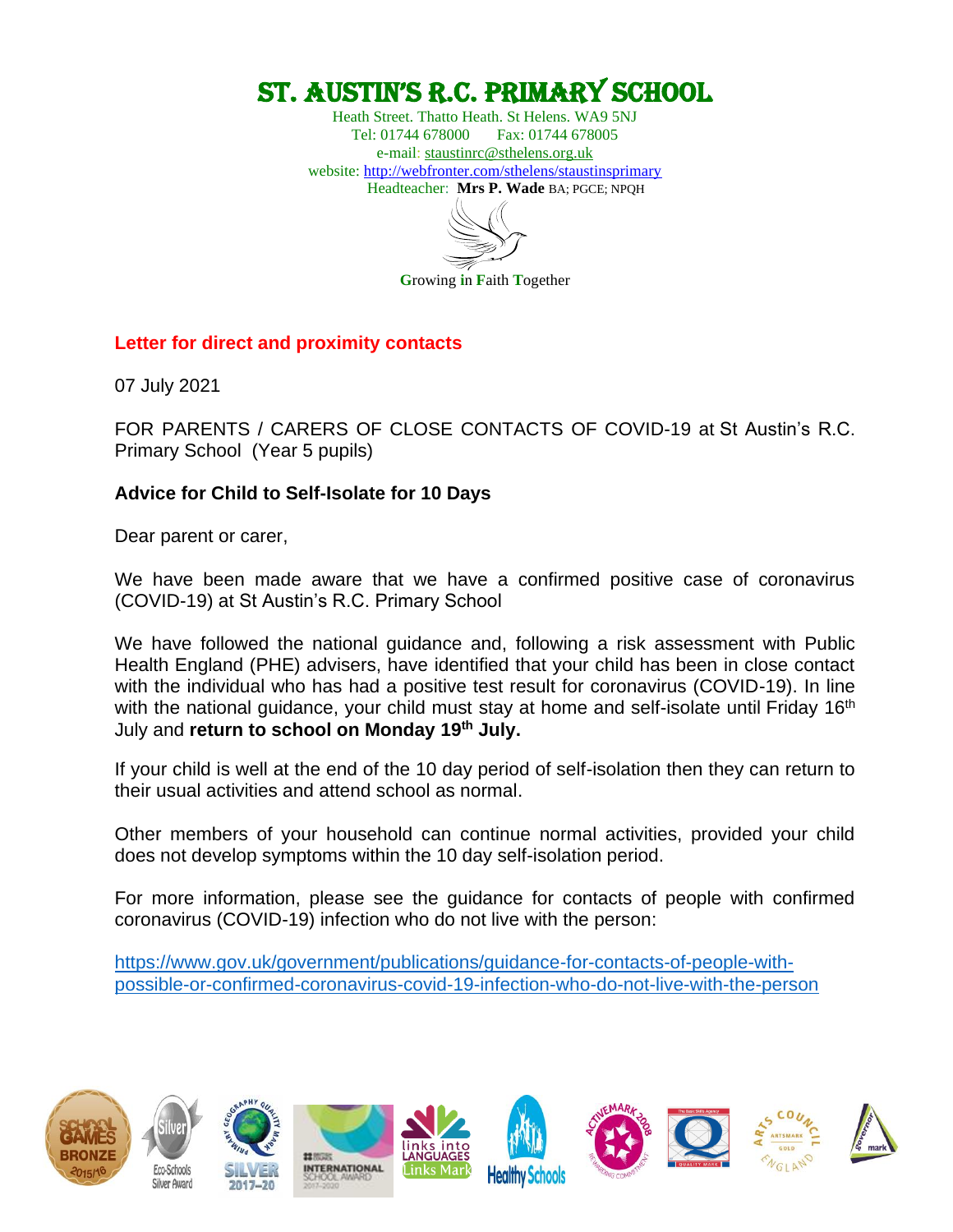### **Getting a PCR test for a close contact of a case?**

It is now also possible for close contacts to have a PCR test even where they do not have symptoms through [Get a free PCR test to check if you have coronavirus \(COVID-19\)](https://www.gov.uk/get-coronavirus-test?priority-taxon=774cee22-d896-44c1-a611-e3109cce8eae) - [GOV.UK \(www.gov.uk\)](https://www.gov.uk/get-coronavirus-test?priority-taxon=774cee22-d896-44c1-a611-e3109cce8eae) or by calling 119. In some areas you may be encouraged to do this by your local authority or local health protection team.

Please note: if your child has a negative PCR test result this does not alter the selfisolation period as a contact. Close contacts should continue to self-isolate for 10 full days, as they could still become infectious and pass the infection onto others. Please make sure you read the full text message from NHS Test and Trace when receiving a negative result. This makes clear that you do not need to self-isolate **unless '**you've been told to self-isolate because you've been in close contact with someone who tested positive' [Negative test result for coronavirus \(COVID-19\) -](https://www.nhs.uk/conditions/coronavirus-covid-19/testing/test-results/negative-test-result/) NHS (www.nhs.uk).

### **What to do if your child develops symptoms of coronavirus (COVID 19)**

Having been identified as a close contact, if your child then develops symptoms of coronavirus (COVID-19), they should remain at home for at least 10 days from the date when their symptoms appeared. Symptoms of coronavirus (COVID-19) are a new, continuous cough, or a high temperature, or a loss of, or change in, their normal sense of taste or smell (anosmia). Anyone with symptoms will be eligible for a PCR test - this is the type of test that is normally available and can be arranged via <https://www.nhs.uk/ask-for-a-coronavirus-test> or by calling 119.

All other household members who remain well must stay at home and not leave the house for 10 days. This includes anyone in your 'Support Bubble'.

The household isolation period includes the day the first person in your household's symptoms started (or the day their test was taken if they did not have symptoms) and the next 10 full days. This means that if, for example, your 10 day isolation period starts on the 15th of the month, your isolation period ends at 23:59 hrs on the 25th and you can return to your normal routine.

Household members should not go to work, school or public areas, and exercise should be taken within the home. If you require help with buying groceries, other shopping or picking up medication, or walking a dog, you should ask friends or family. Alternatively, you can order your shopping online and medication by phone or online.

Household members staying at home for 10 days will greatly reduce the overall amount of infection the household could pass on to others in the community.

If you are able, move any vulnerable individuals (such as the elderly and those with underlying health conditions) out of your home, to stay with friends or family for the duration of the home isolation period. If that is not possible, anyone with symptoms should try and stay as far away as possible from vulnerable members of your household.